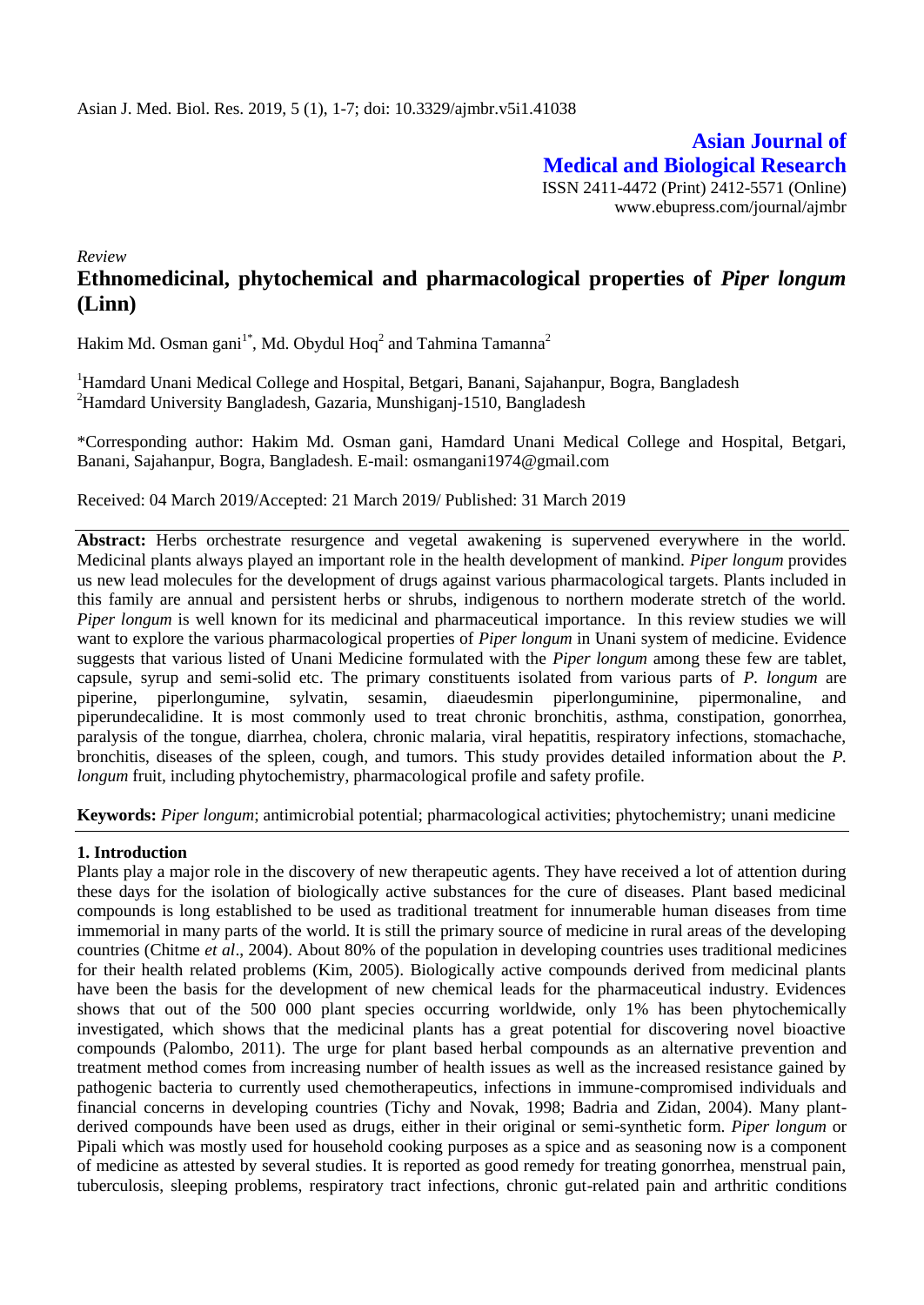Asian J. Med. Biol. Res. **2019**, 5 (1)

(Mehta *et al*., 1998). Since a long time *P. longum* has been used to possess immunomodulatory and antitumor activity (Courageot *et al*., 2000). Pharmacological and clinical studies have revealed that piperine, a compound isolated from *P. longum* act as CNS depressant, antipyretic, analgesic, anti-inflammatory (Ratner *et al*., 1991), antioxidant (Wakade *et al*., 2008), and possess hepatoprotective activities (Gurumurthy *et al*., 2012a). In addition piperine has also shown to enhance the bioavailability of several drugs, for example sulfadiazine, tetracycline, streptomycin, rifampicin, pyrazinamide, ionized, thambutol, and phenytoin (Van der Westhuizen *et al*., 1980). Considering its significant effect on the bioavailability enhancing capability of drugs, it has potential to be used as an adjuvant with therapeutic drugs in chronic ailments, to reduce the effective dose of the drug intake thus reducing the subsequent adverse effects (Nagatome *et al*., 2005).

### **2. Vernacular names**

Sanskrit: Pippali, Magadhi, Kana, Usana, etc. English: Indian long pepper, Long pepper Hindi: Pipal, Pipli, Gujarati: Lindipipal, Pipli Marathi: Pimpli Bengali: Pipul, Pipli Malyalam: Pimpli, Tippali, Magadhi, Lada, Mulagu, Punjabi: Maghs- pipal, Pipal, Filfildaras, Drafilfil. Telagu: Pippallu, pipili, Pippali katte. Tamil: Pippili, Tippili, Kundan, tippili, Sirumulam, Pippallu. Arabian: Dra-filfil. Persi: Filfilidray, Pipal, Filfil-i-daras. Santhal: Ralli Urdu: Pipul (Ayurvedic Pharmacopoeia of India, 2001)

### **3. Taxonomic classification**

Kingdom: Plantae Division: Magnoliophyta Class: Magnoliopsida Order: Piperales Family: Piperaceae Genus: *Piper* Species: *longum* Botanical name: *Piper longum* (Kirti and Basu, 1980)

### **4. Plant description**

*P. longum* is a small shrub with a large woody root and numerous creeping, jointed stems that are thickened at the nodes. The leaves are alternate, spreading, without stipules and with blades varying greatly in size. The lowest leaves are 5−7 cm long, whereas, the uppermost are 2−3 cm long. Flowers grow in solitary spikes. The fruits, which grow in fleshy spikes 2.5−3.5 cm long and 5 mm thick, are oblong, blunt, and blackish-green. The mature spikes are collected and dried as the commercial form of pippali, and the root radix is known as pippalimula. There are three grades of piplamul: grade I with thick roots and underground stems fetch a higher price than grade II or III, which consist of thin roots, stems, or broken fragments. The commercial drug consists almost entirely of transversely cut pieces (length, 5−25 mm; diameter 2−7 mm), which are cylindrical, straight, or slightly curved; some have distinct, swollen internodes exhibiting a number of leaf and rootlet scars. The surface is a dirty light brown. The drug has a peculiar odor and a pungent bitter taste that produces numbness on the tongue (Rastogi and Malhotra, 1993).

# **5. Geographical distribution**

The plant grows in evergreen forests of India and is cultivated in Assam, Tamil Nadu, and Andhra Pradesh. Long pepper (Figures 1 and 2) is cultivated on a large scale in limestone soil and in heavy rainfall areas where relative humidity is high.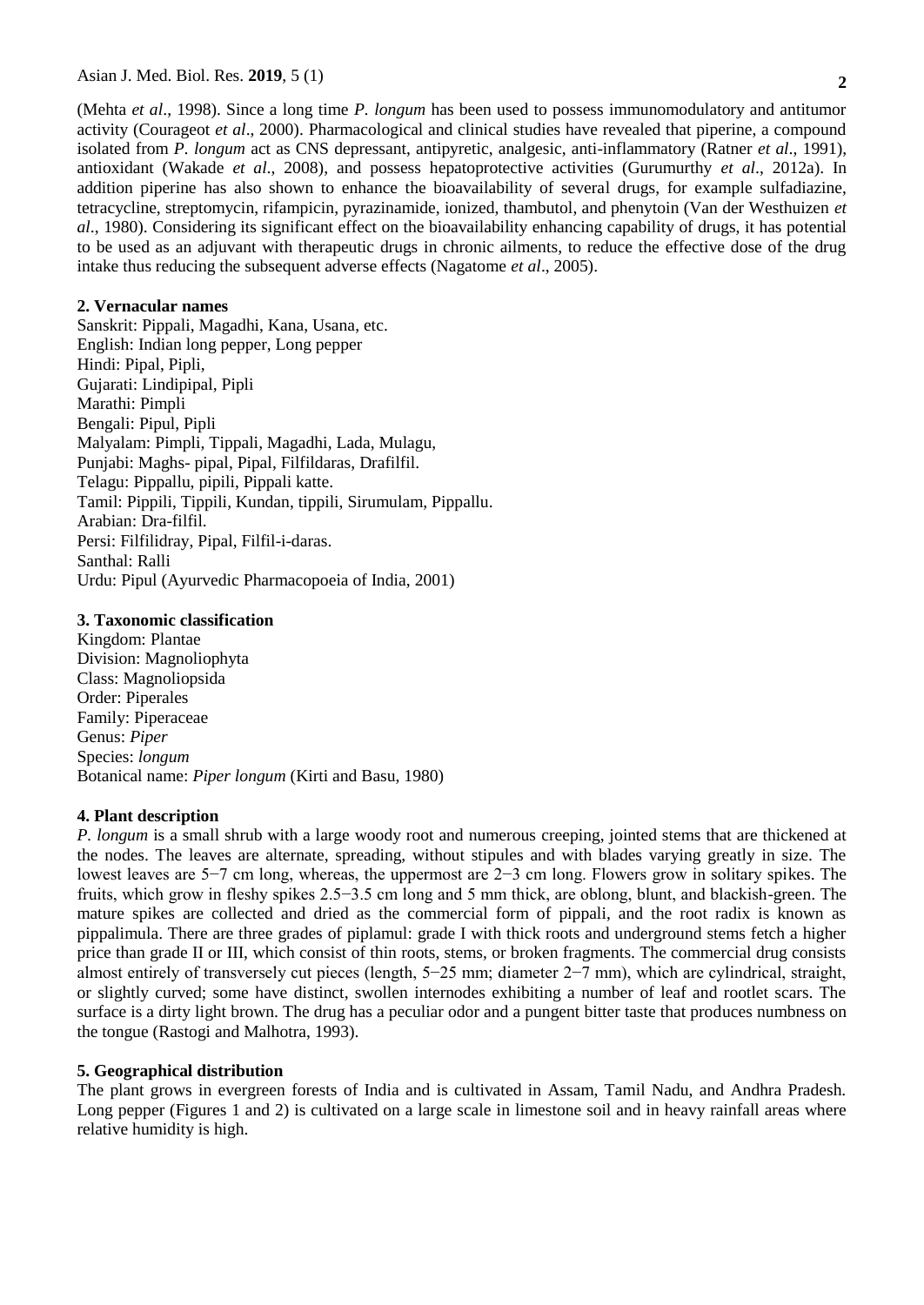



**Figure 1. Fruits of** *Piper longum.* **Figure 2. Leaf with fruits of** *Piper longum.*

**6. Parts used:** Fruits and roots.

### **7. Chemical profile**

The fruit contains a large number of alkaloids and related compounds, the most abundant of which is piperine, followed by methyl piperine, pipernonaline, piperettine, asarinine, pellitorine, piperundecalidine, piperlongumine, piperlonguminine, retrofractamide A, pergumidiene, brachystamide-B, a dimer of desmethoxypiplartine, N-isobutyl decadienamide, brachyamide-A, brachystine, pipercide, piperderidine, longamide, dehydropipernonaline piperidine, and tetrahydro piperine. Piperine, piperlongumine, tetrahydropiperlongumine, trimethoxy cinnamoyl-piperidine, and piperlonguminine have been found in the root. Newly identified chemical constituents are 1-(3\_,4\_-methylenedioxyphenyl)- 1E-tetradecene, 3-(3\_,4\_ methylenedioxophenyl)- propenal, piperoic acid, 3\_,4\_-di-hydroxy-biabola-1, 10-diene, eudesm-4(15)-ene-1beta, 6-alpha-diol, 7-epi-eudesm-4(15)-ene-1beta, 6beta-diol, guineesine, and 2E,4E dienamide, (2E, 4E, 8E) - Nisobutylhenicosa- 2,4,8-trienamide. The main lignans present in the fruits are sesamin, pulviatilol, and fargesin. The fruits contain tridecyl-dihydro-p-coumarate, eicosanyl-(E)-p-coumarate, and Z-12 octadecenoicglycerol- monoester. The essential oils of the fruit are a complex mixture. Excluding the volatile piperine, the three major components are caryophyllene, pentadecane (both about 17.8%), and bisaboline (11%). Others include thujone, terpinolene, zingiberene, p-cymene, pmethoxyacetophenone, dihydrocarveol, and vitamins A and E. The major organic acids present are palmitic acid and tetrahydropiperic acid (Dutt *et al*., 1975).

## **8. Unani description**

Unani Name / Tibbi Name: Fil Fil daraj Scientific name: *Piper longum* (Linn) Mijaz (Temperament):  $2<sup>nd</sup>$  degree hot and dry Maza (Taste): Bitter Boo (Odour): Acrid Dosage: 2.5 gm to 5gm. Nafa-e-Khas (Special action): Stomach and Balgham (Phlegm) related diseases.

## **9. Important unani formulations**

Some important unani formulations of *P. longum* are as follows: Syrup kurchi ARQ Faulin Capsule Mumsik Tablet Azaraqi Tablet Munish Majoon Lana Majoon Falasefa Majoon Sohag Soonth Jowarish Jalinoos (BNUF, 2010)

### **10. Ethnomedicinal uses**

The root and stem part of the *P. longum*, has been used for various Ayurvedic and Unani system of medicine. The fruits of the *P. longum* are used as a stomachic, liver tonic, aboartifacient, pungent, aphrodiasic, stomachic,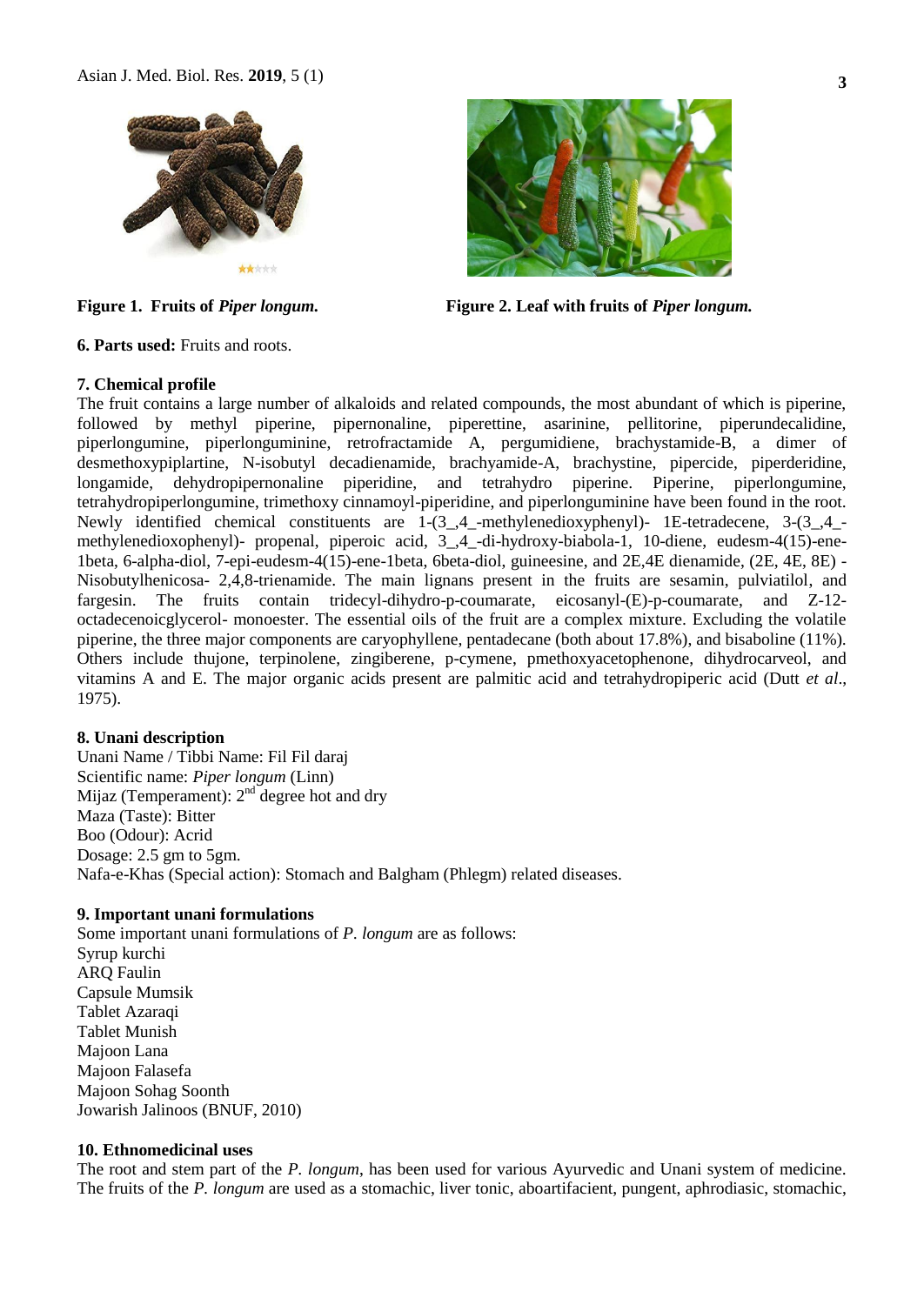**4**

laxative, anti-diarrhoeal, anti-dysenteric, anti-asthmatic, antibronchitis, abdominal complaints, in urinary discharges, tumours, diseases of the spleen, pains, inflammation, leprosy, insomnia, jaundice, and hiccoughs. The roots of *P. longum* are used for the management of heart diseases. An infusion of the root is used for parturition, to assist in the expulsion of the placenta. It appears to part take, in a minor degree of the stimulant properties of the fruit and also used as an alternative tonic in paraplegia, chronic cough, enlargement of the spleen and other abdominal viscera. *P. longum* has been used in a variety of compositions of drugs; boiled with ginger, mustard oil, butter milk and curds. It forms a liniment, used in case of paralysis. The roasted fruits of *P. longum* are beaten up with honey and given to treat rheumatism. The decoction of dried young fruits and root are of *P. longum* used in the form of decoction in the treatment of acute and chronic bronchitis (Parmar *et al*., 1997).

# **11. Pharmacological profile**

This plant has gained attention for its therapeutic value in last few years. The ripe fruit of *P. longum* has been widely used as popular medicine to treat a number of diseases some of which are listed below.

# **11.1. Anti-tumor activity**

A study showed the effect of piperine and piplartine on Sarcoma 180 tumors transplanted in mice where they observed significant reduction of tumor weight in piplartine- and piperine-treated animals (Bezerra *et al*., 2006). Another study proved the antitumor activity of piperine is related to its immunomodulatory properties, which involve the activation of cellular and humoral immune responses. The anti-tumor properties of piperine marks it as a potential candidate for future cancer therapy (Sunila and Kuttan, 2004).

# **11.2. Anti-diabetic activity**

The anti-diabetic activity of *Piper longum* has been elucidated the anti-hyperglycemic and anti-hyperlipidemic effects of *Piper longum* root aqueous extract (PlrAqe) in streptozotocin (STZ) induced diabetic rats. Their studies envisages that the plant extract is capable of managing hyperglycemia and complications of diabetes in STZ induced diabetic rats making this plant as one of the potential sources for the isolation of new oral antihypoglycemic agents (Nabi *et al*., 2013).

# **11.3. Cardioprotective**

Chauhan observed the cardioprotective effect of methanolic extract of *P. longum* (MePl) in a rat model having acute myocardial infarction, induced by Isoproterenol. The MePl extract used was in crude form and likely to contain compounds such as alkaloids and amides, lignans, esters and volatile oil. They propounded that MePl significantly prevents the damage induced by isoproterenol on histopathological and biochemical changes in rat model of myocardial infarction (Chauhan *et al*., 2010).

# **11.4. Hepatoprotective activity**

Gurumurthy experimented with aqueous extract of fruits of *P. longum* and piperine were chosen to study their hepatoprotective potential on administration with normal doses of anti-tubercular drugs. *P. longum* and piperine on administration with the anti TB drugs lowered the rate of lipid peroxidation and also increased the reduced glutathione levels and thus exhibits hepatoprotective effect (Gurumurthy *et al*., 2012b).

# **11.5. Anti-apoptosis**

Yadav illustrated the anti-apoptosis and antioxidant activity of *P. longum* through TUNEL ASSAY and Radical scavenger activity (DPPH ASSAY). They evaluated the effect of hexane: ethanol (2:8) *P. longum* extract on GM-induced hair cell loss in basal, middle and apical regions in a neonatal cochlea cultures. An anti-apoptosis effect and potent radical scavenger activity of subfraction PL extract protects from GMinduced hair cell loss at basal, middle and apical regions in neonatal cochlea cultures (Yadav *et al*., 2014).

# **11.6. Anti-microbial**

Scientist tested the antibacterial and antifungal activity of various solvent extract of *P. longum* against a variety of pathogenic bacteria and fungi respectively. According to Singh and Rai *P. longum* can be promising source of antimicrobial agents where it could be used against certain antibiotic resistant specific bacteria, besides their use as traditional spice (Singh and Rai, 2013).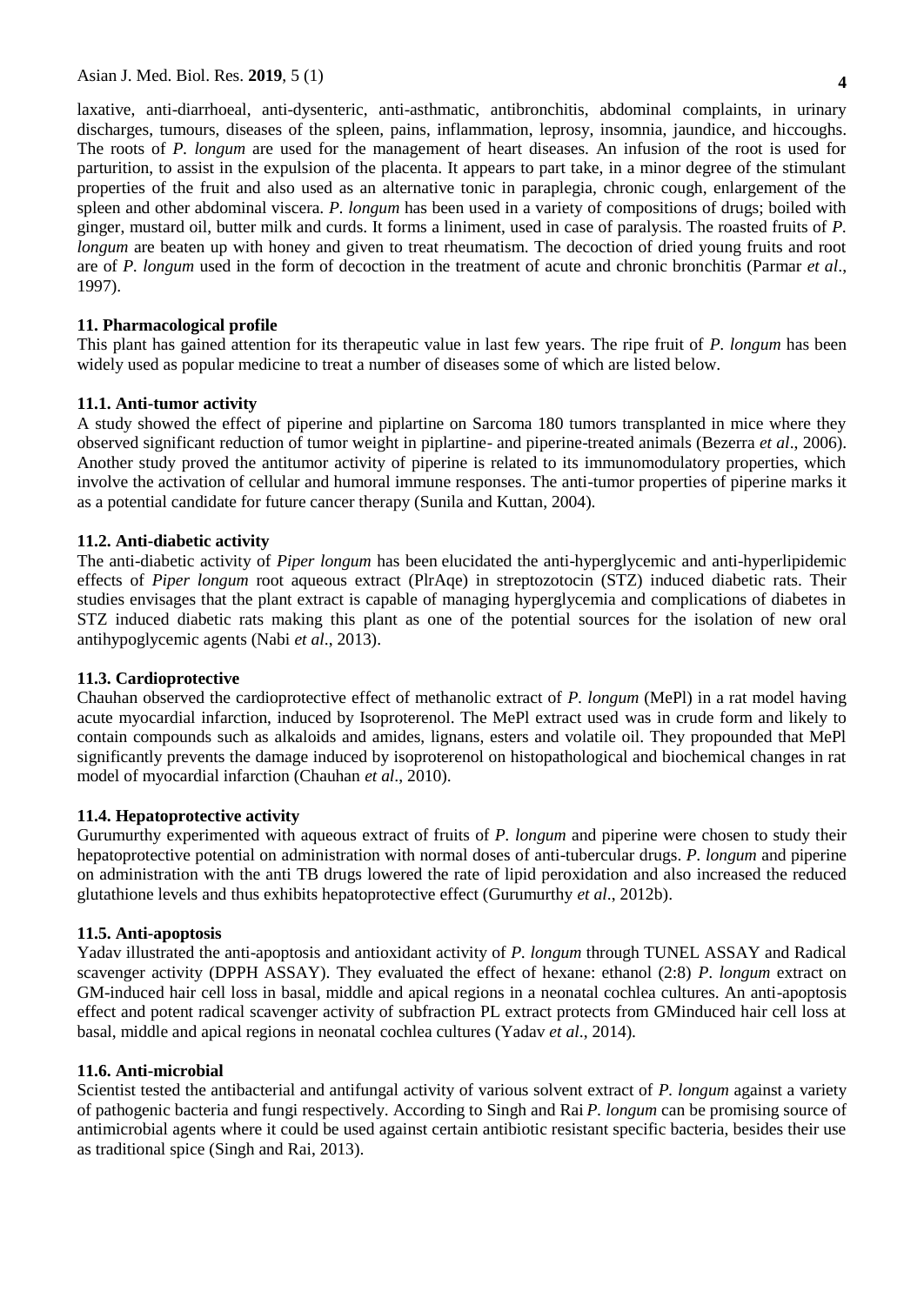## **11.7. Anti-inflammatory and Anti-arthritic activity**

According to Stohr *Piper* extracts and piperine possess inhibitory activities on prostaglandin and leukotrienes COX-1 inhibitory effect and thus exhibit anti-inflammatory activity (Stohr *et al*., 2001). On the other hand Yende studied anti-arthritic effect of *P. longum* in CFA (Complete Freund's adjuvant) induced arthritis in rats where they illustrated that the aqueous extract of *P. longum* has the capability to significantly reduce the swelling of the paws which may be attributed to the immunomodulatory activity exhibited by piperine (Yende *et al*., 2010).

# **11.8. Respiratory disorders**

For centuries this spice is used as a medicine to cure diseases related to the lungs and respiratory system. An extract of the fruits in milk reduced passive cutaneous anaphylaxis in rats and protected guinea pigs against antigen-induced bronchospasm(Kulshresta *et al*., 1971).

### **11.9. Antioxidant activity**

*P. longum* exhibits promising antioxidant potential against free radical-induced oxidative damage. Petroleum ether extract of the root and piperine from roots of *P. longum* Linn. decrease lipid peroxide levels and maintain glutathione content, demonstrating antioxidant activity (Natarajan *et al*., 2006).

### **11.10. Immunomodulatory activity**

The specific and nonspecific immune-stimulatory actions of *P. longum* fruits have been evaluated by hemagglutination titer, macrophage migration index, and phagocytic index in mice. A well-known Ayurvedic preparation containing long pepper (*Pippali rasayana*) was tested in mice infected with *Giardia lamblia* and found to activate macrophages, as shown by an increased macrophage migration index and phagocytic index, indicating immune-stimulatory activity (Tripathi *et al*., 1999).

### **11.11. Antidepressant activity**

Ethanol extraction of *P. longum* fruits yields a known piperidine and piperine alkaloid, as a monoamine oxidase inhibitor. Thus the piper longum fruits represent a promising pharmacotherapeutic candidate against depression (Lee *et al*., 2008).

#### **11.12. Antiamoebic activity**

The fruits were tested for their efficacy against *Entamoeba histolytica in vitro* and against experimental cecal amebiasis *in vivo*. The ethanol extract and isolated piperine improved cecal amebiasis by 90% and 40%, respectively, in rats (Ghoshal and Lakshmi, 2002).

### **12. Interactions**

Moderate interaction. Be cautious with this combination-

#### Phenytoin (Dilantin) interacts with *P. longum*

Indian long pepper might increase how much phenytoin (Dilantin) the body absorbs. Taking *P. longum* along with phenytoin (Dilantin) might increase the effects and side effects of phenytoin (Dilantin).

 Propranolol (Inderal) interacts with *P. longum* Indian long pepper might increase how much propranolol (Inderal) the body absorbs. Taking *P. longum* along with propranolol (Inderal) might increase the effects and side effects of propranolol (Inderal).

Theophylline interacts with *P. longum*

Indian long pepper can increase how much theophylline the body absorbs. Taking theophylline along with *P*. *longum* might increase the effects and side effects of theophylline.

### **13. Contraindication**

Pippali should never be given with Anti-coagulants and beta blocker–propranolol because it increases effect of these drugs which causes dangerous consequences.

### **14. Side effect**

Usage of Pippali in some may lead to burning sensation of hands, foot or burning eye syndrome in some patients. Long use of it is harmful for heart and also causes headache. Charak has also mentioned to avoid inappropriate use of Pippali.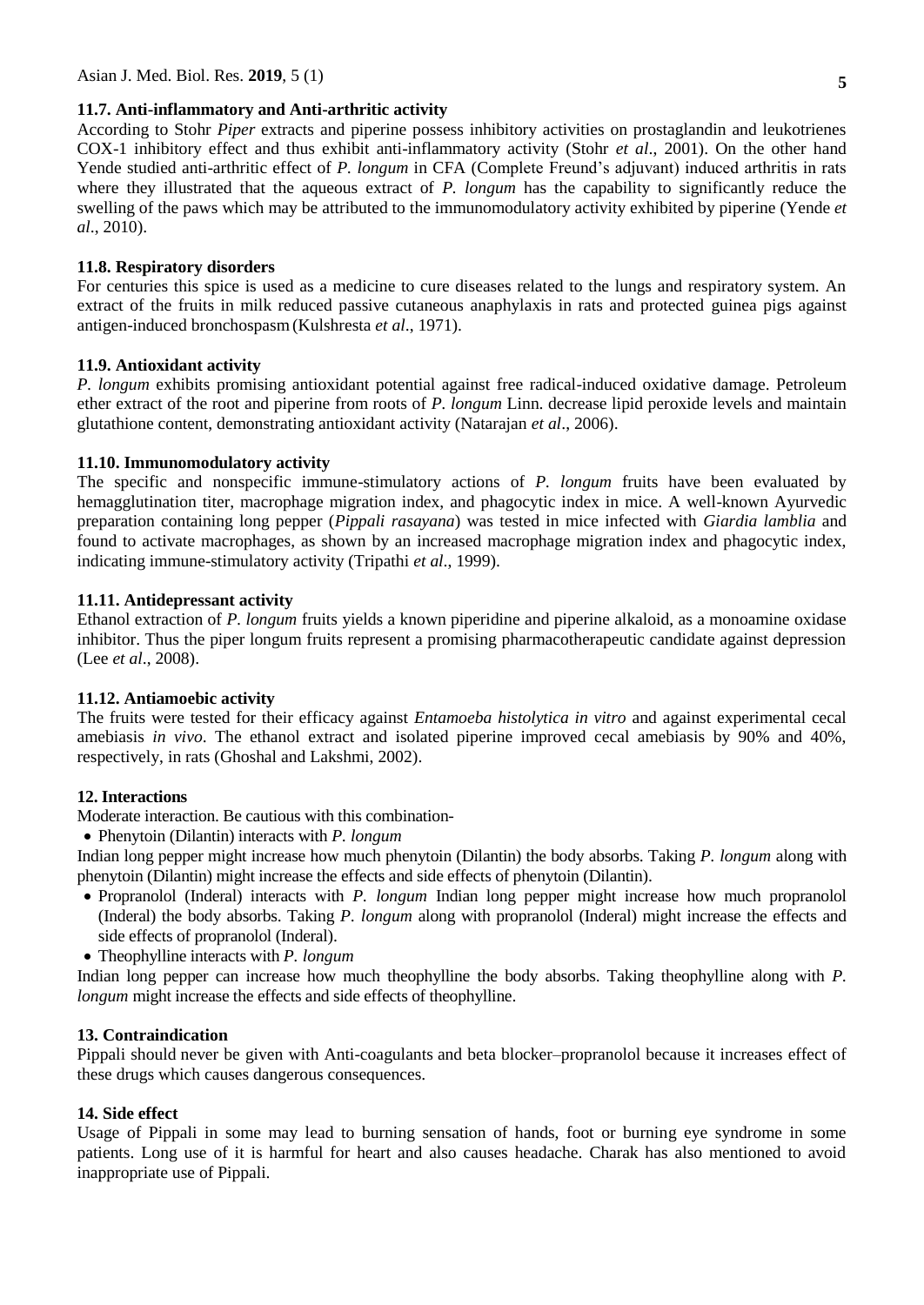### **15. Conclusions**

Although the results from this review are quite promising for the use of *Withania somnifera* as a multi-purpose medicinal agent, several limitations currently exist in the current literature. While Ashwagandha has been used successfully in Unani and Ayurvedic medicine for centuries, more clinical trials should be conducted to support its therapeutic use. It is also important to recognize that *Withania somnifera* may be effective not only in isolation, but may actually have a potentiating effect when given in combination with other herbs or drugs.

### **Acknowledgements**

The authors acknowledge the inspired provided by Dr. Alhaj Hakim Md. Yousuf Harun Bhuyan, honorable chief mutaowalli and managing director, Hamdard Laboratories (Waqf) Bangladesh and Lt. colonel Mahbubul Alam chowdhury (Ret:), honorable director, Hamdard Foundation Bangladesh , for the preparation of this manuscript.

#### **Conflict of interest**

None to declare.

#### **References**

- Ayurvedic Pharmacopoeia of India, 2001. Ministry of Health and Family Welfare, S Govt of India, 1st Edition, Dept of Indian Science of Medicine and Homeopathy, New Delhi, Controller of Publication Civil Lines, Volume-4 part-1 pp. 1-170.
- Badria FA and OA Zidan, 2004. Natural products for dental caries prevention. J. Medi. F., 7: 381-384.

Bangladesh National Unani Formulary (BNUF), 2010.

- [Bezerra DP,](https://www.ncbi.nlm.nih.gov/pubmed/?term=Bezerra%20DP%5BAuthor%5D&cauthor=true&cauthor_uid=16751987) FO Castro, APNN Alves, C Pessoa, MO Moraes, ER Silveira, MAS Lima, FJM Elmiro and LV Costa-Lotufo, 2006. In vivo growth-inhibition of Sarcoma 180 by piplartine and piperine, two alkaloid amides from Piper. Braz. J. Med. Biol. Res.*,* 39: 801-807.
- Chitme HR, M Chandra and S Kaushik, 2004. Studies on anti-diarrhoeal activity of Calotropis gigantea R.Br. in experimental animals. J. Pharm. Pharm. Sci., 7: 70-75.
- Courageot MP, PM Frenkiel, CD Dos-Santos, V Deubel and P Desprès, 2000. Alpha-glucosidase inhibitors reduce dengue virus production by affecting the initial steps of virion morphogenesis in the endoplasmic reticulum. J. Virol., 74: 564-572.
- Chauhan K, L Parmar, R Solanki and V [Kagathara,](https://www.researchgate.net/scientific-contributions/50891587_V_Kagathara) 2010. Effect of *Piper longum* linnon histopathological and biochemical changes in isoproterenol induced myocardial infarction in rats. RJPBCS., 1: 760.
- Dutt CP, N Banerjee and DN Roy, 1975. Lignans in the seeds of *Piper longum*. Phytochem., 14: 2090-2091.
- Gurumurthy P, S Vijayalatha, A Sumathy, M Asokan and M Nassema, 2012a. Hepatoprotective effect of aqueous extract of *Piper longum* and piperine when administered with antitubercular drugs. The Bioscan., 7: 661-663.
- Gurumurthy P, S Vijayalatha, A Sumathy, M Asokan and M Nassema, 2012b. Hepatoprotective effect of aqueous extract of *Piper longum* and piperine when administered with antitubercular drugs. The Bioscan., 7: 661-663.
- Ghoshal S and V Lakshmi, 2002. Potential antiamoebic property of the roots of *Piper longum* Linn. Phytother. Res., 16: 689−691.
- Kim HS, 2005. Do not put too much value on conventional medicines. J. Ethnopharmacol., 100: 37–39.
- Kirti KR and BD Basu, 1980. Indian medicinal plants. Mumbai, India: Orients Longman, 1980: 21−28.
- Kulshresta VK, N Singh, RK Shrivastava, RP Kohli and SK Rastogi, 1971. A study of central stimulant activity of *Piper longum*. J. Res. Indian Med., 6: 17-19.
- Lee SA, JS Hwang, XH Han, C Lee, MH Lee, SG Choe, SS Hong, D Lee, MK Lee and BY Hwang, 2008. Methylpiperate derivatives from *Piper longum* and their inhibition of monoamine oxidase. Arch. Pharm. Res., 31: 679-83.
- Mehta A, N Zitzmann, PM Rudd, TM Block and RA Dwek, 1998. Alphaglucosidase inhibitors as potential broad based anti-viral agents. FEBS Lett., 430: 17-20.
- Nagatome Y, Y Hirayama and T Ito, 2005. Effects of tea containing Hihatu (*Piper longum*) extract on cold constitution. J. Pharmacol. Sci., 97: 115.
- Nabi SA, RB Kasetti, S Sirasanagandla, TK Tilak, MVJ Kumar and CA Rao, 2013. Antidiabetic and antihyperlipidemic activity of *Piper longum* root aqueous extract in STZ induced diabetic rats. BMC Compl. Altern. Med., 13: 37.